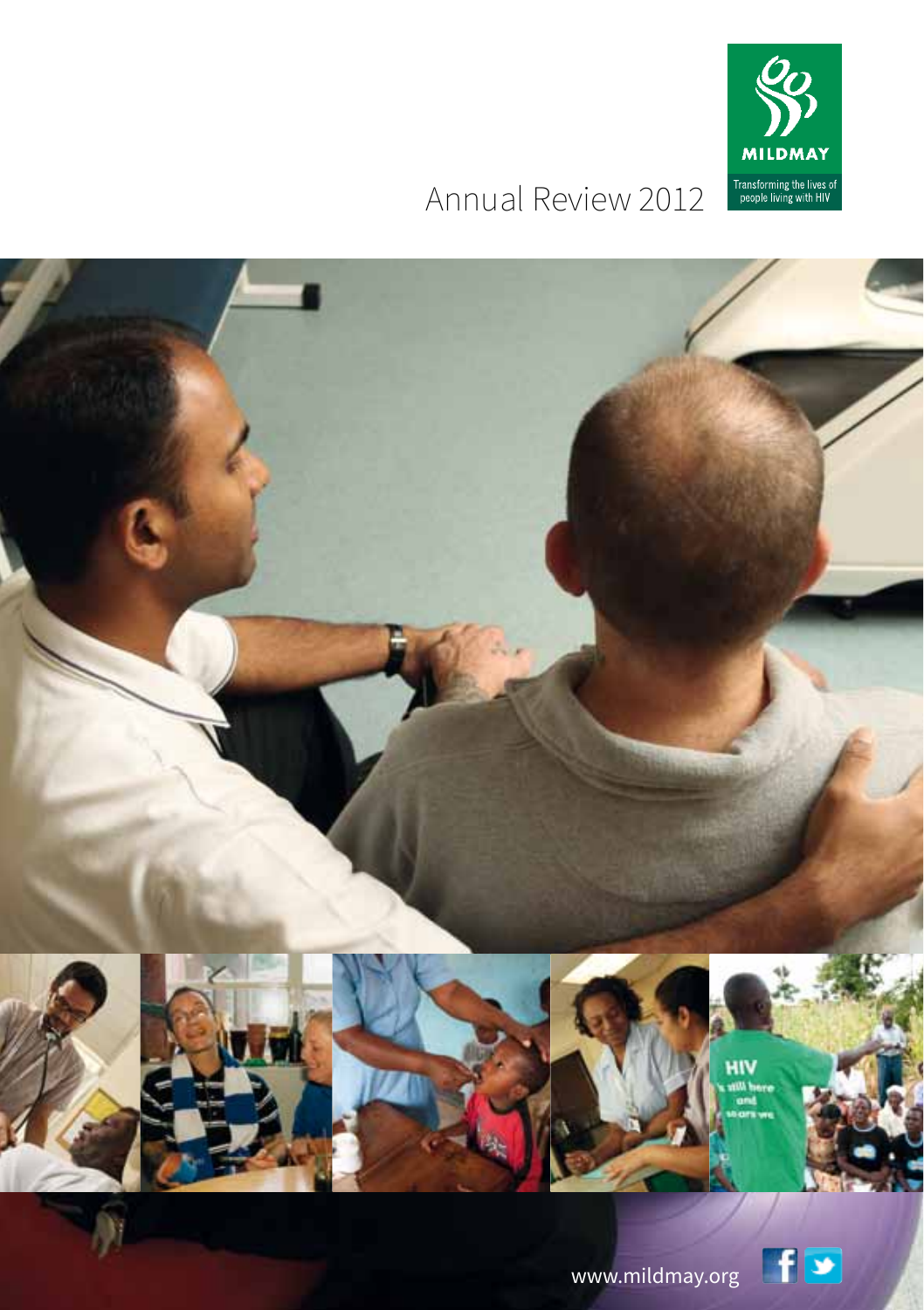## *Contents*

- **1** Welcome
- **4** About Mildmay
- **5** HIV Facts and Statistics
- **6** Mildmay UK
- **8** Mildmay Uganda
- **10** Mildmay Kenya and Tanzania
- **12** Mildmay Zimbabwe
- **13** Mildmay Rwanda
- **14** Fundraising
- **15** Support us / Volunteering
- **16** Accounts
- **17** Board of Trustees / Our thanks

### *Welcome*

Welcome to Mildmay's Annual Review 2012. As we look back on what has been a tough year for many charities, we can also be enormously proud of Mildmay's achievements during challenging times.

We look forward to marking 25 years of dedicated HIV care in the UK in 2013, with our history of nursing care stretching back further still. Today Mildmay continues to be at the forefront of pioneering HIV care and services. In the UK we are currently Europe's only centre dedicated to rehabilitation for people with HIV Associated Neurocognitive Disorder (HAND).

One of the highlights of 2012 was the laying of the foundation stone for our new UK hospital, due for completion at the end of 2013.

We have met the challenge of change against a backdrop of greatly reduced funding, made significant cut-backs and allocated limited reserves to keep all our programmes running throughout 2012. Our gratitude goes out to our trustees, friends, volunteers and supporters and to our dedicated and superb team of staff.

> We hope you will join us and help to support our work as we continue to build for the future and respond to the growing need for our specialised care. Together, we can build a brighter future for people living with HIV.

Dr Ross White (left), *Chief Executive* and John Richardson (right), *Chairman* (March 2013)



#### **It is my great pleasure to welcome you to this year's Annual Review.**

On World AIDS Day 2012 I was proud to be invited as Mildmay's President, to speak at the Commonwealth Secretariat about Mildmay's UK and International work. I spoke of my visit to Mildmay Uganda in 2012, where I was reminded of the wide diversity of work within the field of HIV across Mildmay's African programmes.

As always Mildmay has been responding to face many changes. All our programmes are delivering more outcomes for more people living with HIV, but on less money with the need greater than ever. There is a focus on broadening of care by bringing it to those in need instead of them having to walk many miles to access that care. There is greater alignment and integration with government health programmes and, thankfully, still a focus on the marginalised and hard to reach – orphans, child headed households, fishermen prisoners, and sex workers.

Looking forward, some of our international work will be scaled back as funding comes to an end. In many respects this marks the successful conclusion of programmes, as Mildmay will hand over a legacy of work either to the government or to local organisations.

An enormous challenge is before us as the number of people living with HIV in the UK rises to almost 100,000 – a quarter of that number being unaware of their condition. Mildmay's new London hospital rises to help meet that challenge and will become the first Mission Hospital to be built in the UK in over 100 years.

I was honoured to lay the foundation stone, but there are many more which need to be placed on top, and equipment which needs to be purchased to go inside.

Please can I ask you to help us and support our vital work. The tasks ahead for Mildmay in the UK and Internationally are substantial – but we can succeed by working together and walking hand in hand through God's grace.

Margaret Sentamu, *President of Mildmay*

*"I was honoured to lay the foundation stone, but there are many more which need to be placed on top, and equipment which needs to be purchased to go inside."*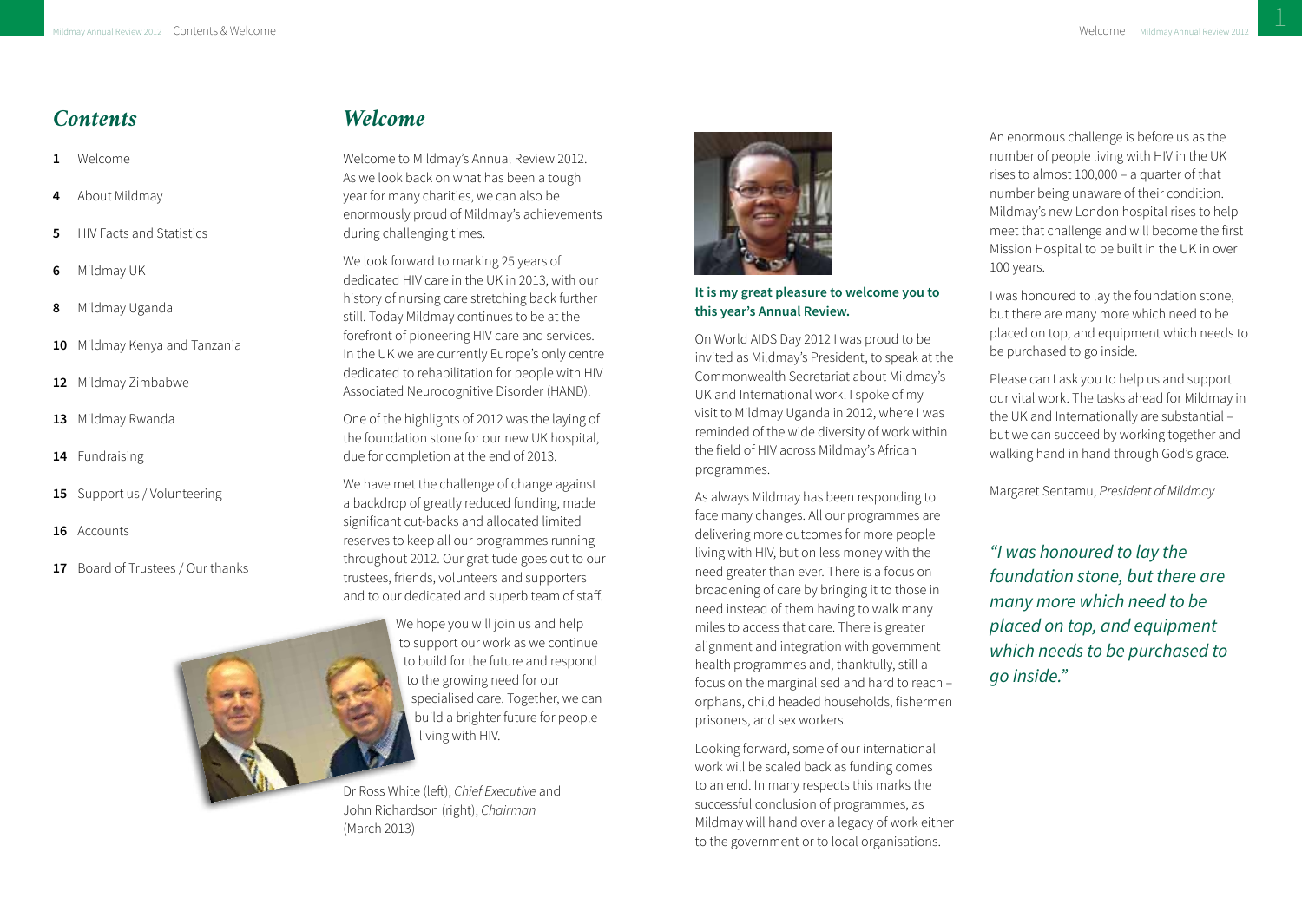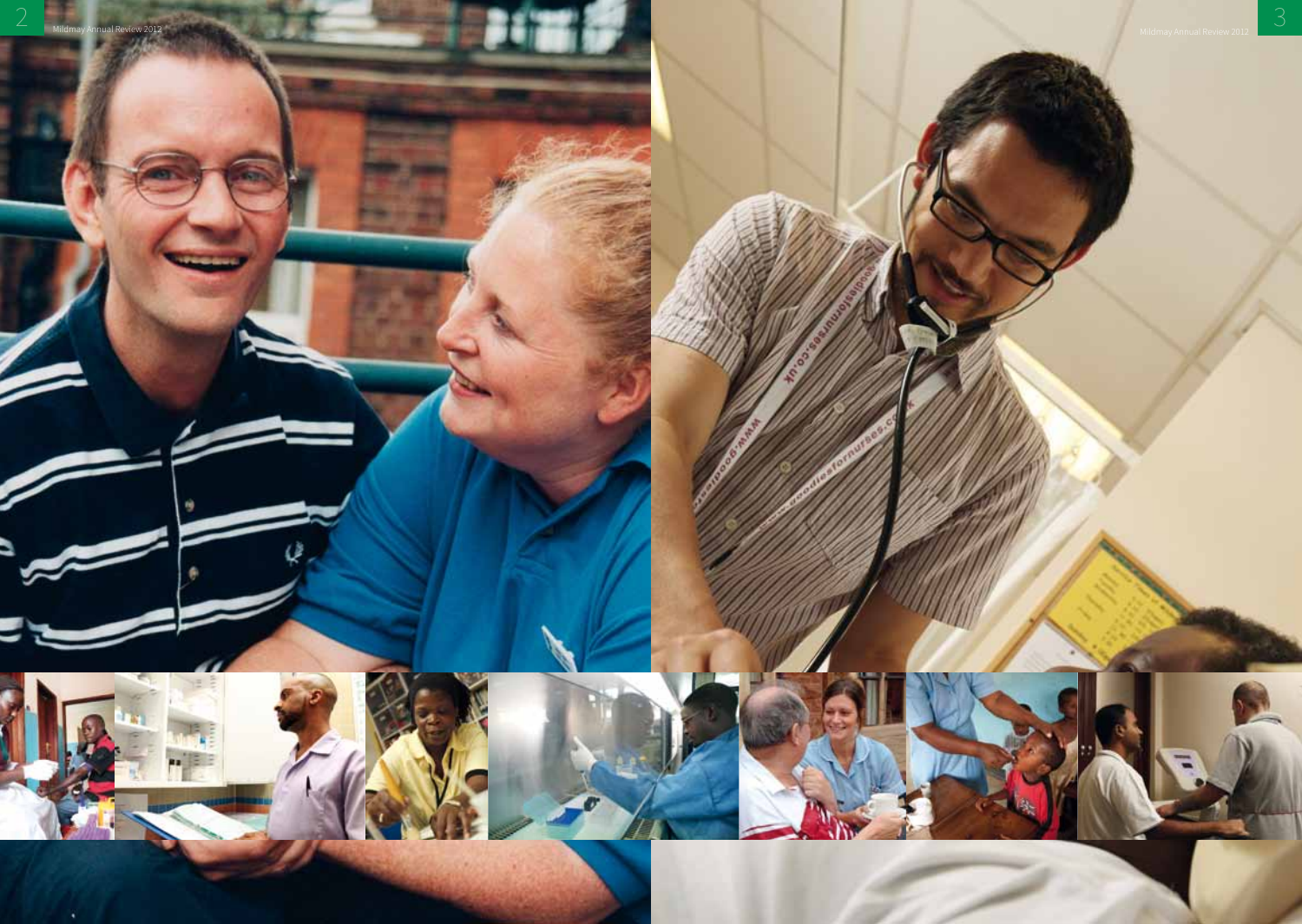## *About Mildmay*

Mildmay is a pioneering HIV charity delivering quality care and treatment, prevention work, rehabilitation, training, education and health strengthening in the UK and sub Saharan Africa. We are a Christian organisation, open to people of all faiths and none.

#### **Our History**

Mildmay was originally founded in 1866 to tackle the Cholera epidemic in London's East End. In 1988, Mildmay responded quickly to the escalating HIV/AIDS crisis, opening Europe's first dedicated AIDS hospice in London. Princess Diana made several visits and famously shook hands with a patient at the height of the frenzy of fear around the illness, helping to break down some of the stigma which unfortunately still surrounds the condition today.

**Twenty five years on**, Mildmay is still at the forefront of specialist HIV service delivery and **In sub Saharan Africa** Mildmay currently supports over 70 thousand people living with HIV. Our work encompasses training and education as well as comprehensive health and HIV care. We work with some of the most vulnerable adults and children, enabling them to grow and realise their potential.

As our understanding of HIV has evolved, and as medication and survival rates have improved, Mildmay continues to adapt and respond to meet new, often complex, and rapidly changing needs.

Our chaplains are part of our interdisciplinary team, ensuring spiritual, pastoral and religious care is available to all those who want it.

#### **Our Vision is of a world in which everyone with HIV and AIDS can have life in all its fullness.**



# *HIV Facts*

 **HIV** – is a virus that attacks the body's immune system. Without treatment the immune system becomes too weak to fight illnesses.

- **HIV and AIDS** are not the same. HIV is the name of a virus, where as AIDS is the name given to a collection of illnesses caused by HIV.
- There is no cure for HIV major advances in treatment mean many people living with HIV can lead long and healthy lives, although some may experience side effects from the treatment.
- Stigma A recent NAT survey reported 69% of people still feel that there is a great deal of stigma in the UK around HIV. One in three people living with HIV have experienced discrimination. Since 2005 it is illegal to discriminate against anyone with HIV in most settings including education, employment and healthcare.
- In the UK with the right treatment 99% of women living with HIV give birth to healthy babies without passing on HIV.
- **HIV Associated Neurocognitive Disorder**

**(HAND)** can occur when HIV enters the brain and impacts on the health of nerve cells causing nerve damage and brain-related problems. It can also be caused by opportunistic infections due to a weakened immune system. Risk of HAND is higher when the immune system becomes too depleted to fight the virus or other infections. People with late HIV diagnosis are at a higher risk of developing HAND. HAND is similar to dementia, but with the right treatment and medication



patients can be rehabilitated and in many cases their lives restored to full independence.

## *Statistics*

- An estimated 34 million people worldwide are living with HIV. Young people (15-24) account for 40% of all new adult infections. (2010)
- An estimated 96,000 people were living with HIV in the UK. Around a quarter of this number are unaware of their condition. (2011)
- Sub Saharan Africa remains the region most heavily affected by HIV with 23.5 million adults and children living with HIV. (2011)
- 6,280 people were newly diagnosed with HIV in the UK. Rates of new HIV diagnosis and prevalence continue to be significantly higher in London than elsewhere in the UK. (2011)
- New diagnosis among older adults (50 and over) more than doubled between 2002 and 2011. This rise is due to increased survival rates as well as continued transmission within this group.

*Statistics and information taken from: National AIDS Trust www.nat.org.uk and The Health Protection Agency: www.hpa.org.uk*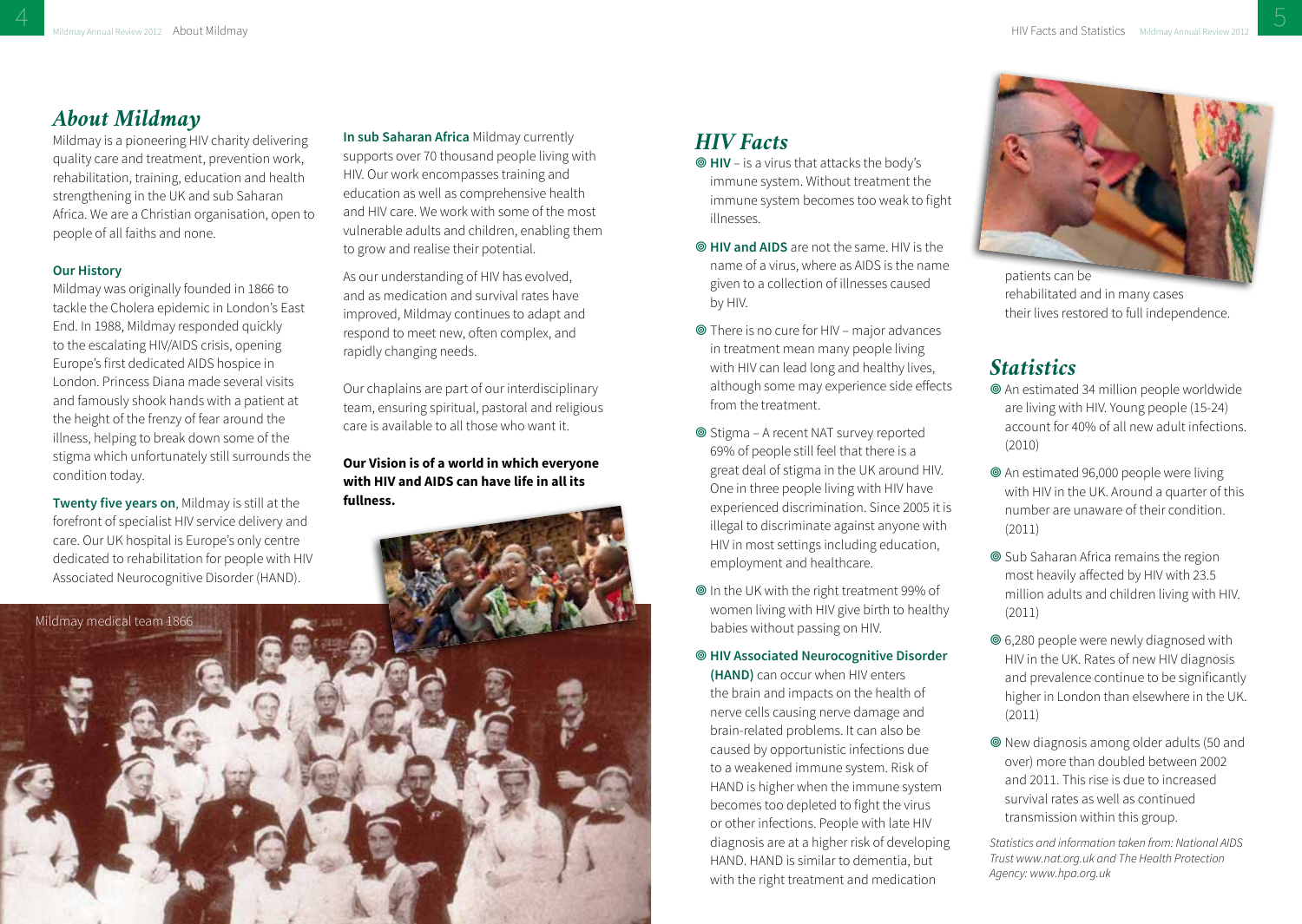## *Mildmay UK*

In the UK an estimated 96,000 people are living with HIV, around one quarter **N** being unaware of their infection. *(Health Protection Agency 2011 www.hpa.org.uk)* 

> **Mildmay UK** is a charitable HIV hospital located in Shoreditch, London. We are currently Europe's only centre dedicated to rehabilitation for people with HIV Associated Neurocognitive Disorder (HAND).



#### **Transforming the lives of people living with HIV**

Mildmay treats some of the most complex and challenging conditions associated with HIV in the country, including **HAND**. Many of our patients come to our hospital unable to walk, speak or feed themselves and are in need of 24 hour care. Our highly skilled medical and nursing care, treatment and rehabilitation is based on individual need, combining a range of therapies to provide a holistic model of support. Therapies include counselling, occupational therapy, physiotherapy, speech and language therapies, music and art therapy, and mental health services.

#### **Restoring Independence**

Through the treatment and rehabilitation at Mildmay, more than 50% of our clients can return home to independence and the lives of many others are vastly improved.

#### **A New Hospital for Mildmay UK**

To address the growing need for specialist HIV services in the UK, a new Mildmay hospital is being constructed on the site of our old Victorian building, due for completion in winter 2013.

Mildmay's new hospital will be designed to meet the specific needs of our patients. The inpatient unit will increase from 16 beds to 26 and there will be increased space for Day Care. Our future plans include employing an outreach worker and developing our education work. We are also exploring widening our role, with the potential development of HIV-testing services as well as the possibility of offering longer term continuing care.

#### **Specialised training**

We provide training to UK health professionals on HIV, HAND and other complex conditions related to HIV. Doctors and nurses based at major London hospitals including St Thomas' and Barts, spend time at Mildmay to learn about these issues.

*"Mildmay has been a centre of expertise for HIV since the 1980s and is the only hospital unit in the country providing care for longterm HIV patients who develop serious physical and mental health issues"* Shadow Minister for Public Health, Diane Abbott MP.

#### **Sharing our knowledge**

Our new UK hospital will provide dedicated facilities for education and training, building on our reputation as a centre of excellence in care and rehabilitation. A strong sense of mission to educate and share knowledge continues to underpin the expert work of our clinical staff and rehabilitation teams.

#### **Day Service – Help for HAND**

Mildmay UK offers Day Service to people experiencing cognitive disabilities but who are not so unwell that they need to be inpatients. Our Day Service support is a critical part of Mildmay UK's rehabilitation programme.

The Day Service programme runs five days per week. Clients benefit from sessions with a social worker, physiotherapist, dietician etc. Group sessions include gardening, art and music therapy. Service users are helped to re-learn skills that they may have lost, such as catching a bus or going shopping, through outings with volunteers.

*Carrie* was diagnosed with HIV after collapsing at home. She had severe brain swelling causing serious cognitive impairment. Carrie remained at Mildmay as an Inpatient for five months. After three months Carrie was able to lioin the Garden Workshop. She was unsure at first, unable to remember from week to week what she was doing or why she was there. Working with our physiotherapist Carrie began to improve. *"Before becoming unwell I was really active. My illness made me feel so isolated, afraid and depressed. Now I can be active again and my*  confidence is growing. It's good to *feel a sense of normality again."*  CARRIE

- *Colin* had a late HIV diagnosis and was admitted to Mildmay after a period in hospital. As well as weight loss and HIV related liver damage Colin was exhibiting the three typical indicators of HAND. COLIN
	- 1: Behavioural impairment (bizarre, inappropriate behaviour)
	- 2: Cognitive impairment (memory loss confusion, distress)
	- 3: Motor dysfunction (muscle weakness, unable to walk or balance)

15 weeks later, Colin left the unit by proudly walking out. He had learned coping strategies to maintain his independence, including managing and adhering to his HIV medication, a nutrition plan, ongoing physiotherapy and a greater understanding of his condition.

**Our expert UK team** is led by Medical Director Dr Simon Rackstraw – a world renowned HIV consultant. As well as speaking at UK and International conferences about HIV and in particular HAND, Dr Rackstraw is actively involved with the day-to-day care of patients as part of our unique interdisciplinary team. In 2012 Dr Rackstraw was invited as an international expert to the International Collaboration on HIV and Neurocognitive Issues.

> Simon is also a member of the steering committee for CUHRRC's (Canada-UK HIV and Rehabilitation Research Collaborative.)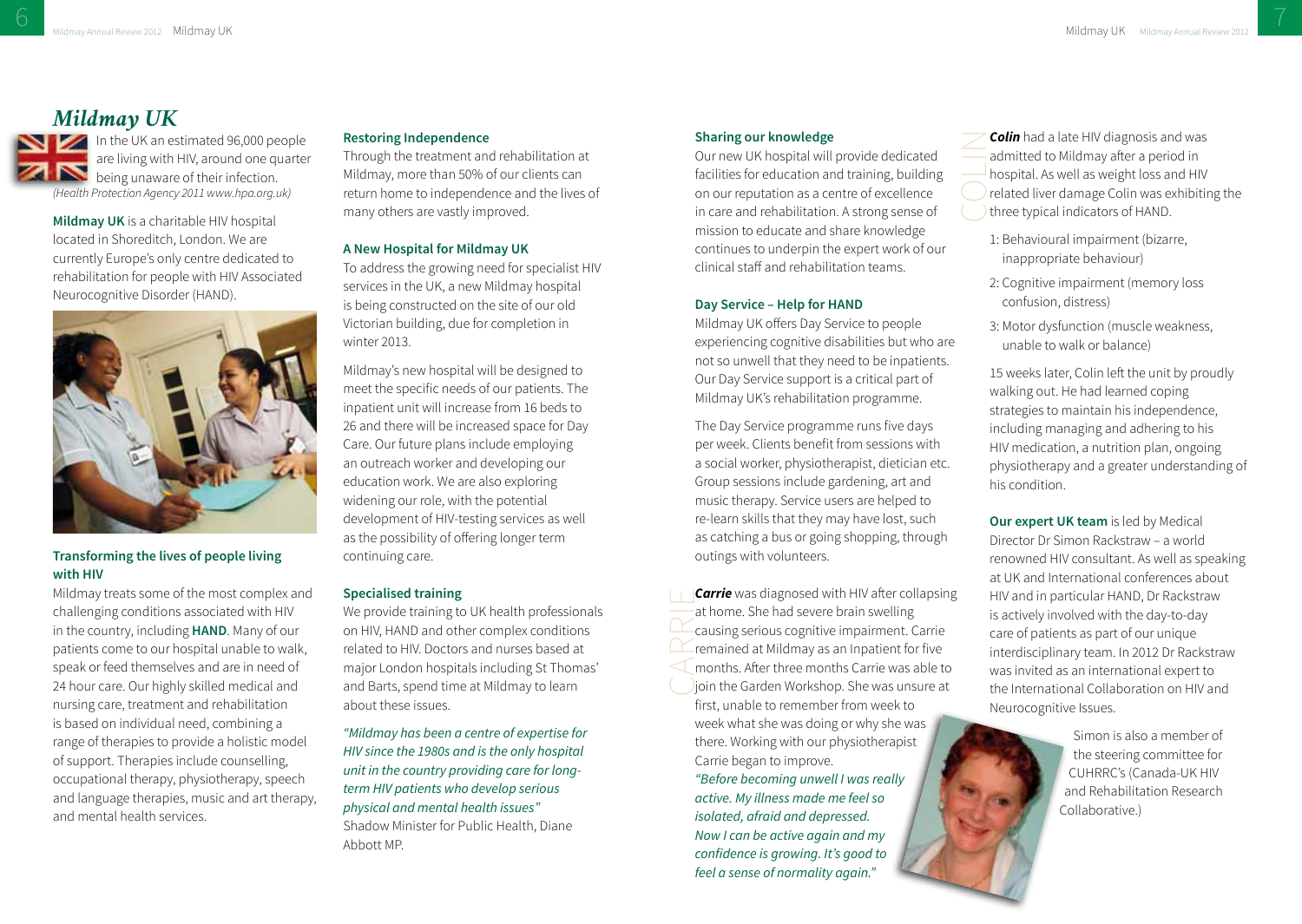## *Mildmay Uganda*



There are an estimated 1.2 million people living with HIV in Uganda including 150,000 children. 1.2 million children have been orphaned by HIV/AIDS. *(www.avert.org/aids-uganda)*

**Mildmay Uganda** opened as high quality modern health facility in 1998, providing comprehensive holistic care for people living with HIV/AIDS. We were the first organisation to focus on and provide free care to children living with HIV in sub-Saharan Africa. At present, Mildmay Uganda supports over 43,000 people living with HIV with around 17% of that number being children. Mildmay Uganda focuses on a family-centred holistic approach, implementing health programmes and HIV/ AIDS services in 16 districts in Uganda's central region, whilst continuing to provide paediatric and adult care at the health centre. Mildmay

Uganda has been a local non government organisation (NGO) since April 2012 with its own board and Professor Samuel Luboga as Chair.

#### **Highlights from a busy year**

Our health care training programme trained 30 health workers from refugee settlements across Uganda. In September, 20 graduates gained their Diploma in Child Counselling.

Children living with HIV are much more prone to dental disease. The **International Dental Camp** at Mildmay Uganda offers important care which they would otherwise struggle to access. In January **Virginia Blazer**, the deputy chief of mission at the American Embassy, visited the Dental Camp run by volunteer American dentists.



In November the Honourable **Rosemary SSeninde** (Member of Parliament for Wakiso district) gave a lecture on business and economic empowerment as a guest speaker at Mildmay Uganda.

Mildmay Uganda participated in the **Clinton HIV/Aids initiative** workshop on integrated national guidelines for Anti retroviral Treatment (ART) and Prevention of Mother to Child Transmission (PMTCT).

#### **Mildmay Uganda – Saving and Transforming Lives**

*Paul* is 19. After tragically losing both his parents to AIDS, he was left under the care of an aunt but was unable to continue his formal education. With the help of Mildmay Uganda, Paul enrolled in a vocational training school where he learnt shoe repairing and now has a shoe repair station at Mildmay. PAUL

*"This business has helped me become more*  self sufficient *and has lessened the burden on my aunt. I now have dreams and goals to help me plan my future."*

*Ian* first came to Mildmay severely malnourished and very sick. He was suffering from neglect, diarrhea, bronchopneumonia, malnutrition and TB. At three years of age he IAN

weighed just 7 kilos. After his first treatment on ART failed, Mildmay provided social and



emotional support and counselling for his young mother, alongside life saving care for Ian.

Now aged 5 years old, Ian is currently well. He can walk, speak and is coping successfully with his second medication and treatment.



 The Minister of Health, the Honourable Christine Ondoa, attending the National Event to mark World Breastfeeding Week, hosted by the nutritional department at Mildmay Uganda.

<sup>↑</sup> Paul at his work station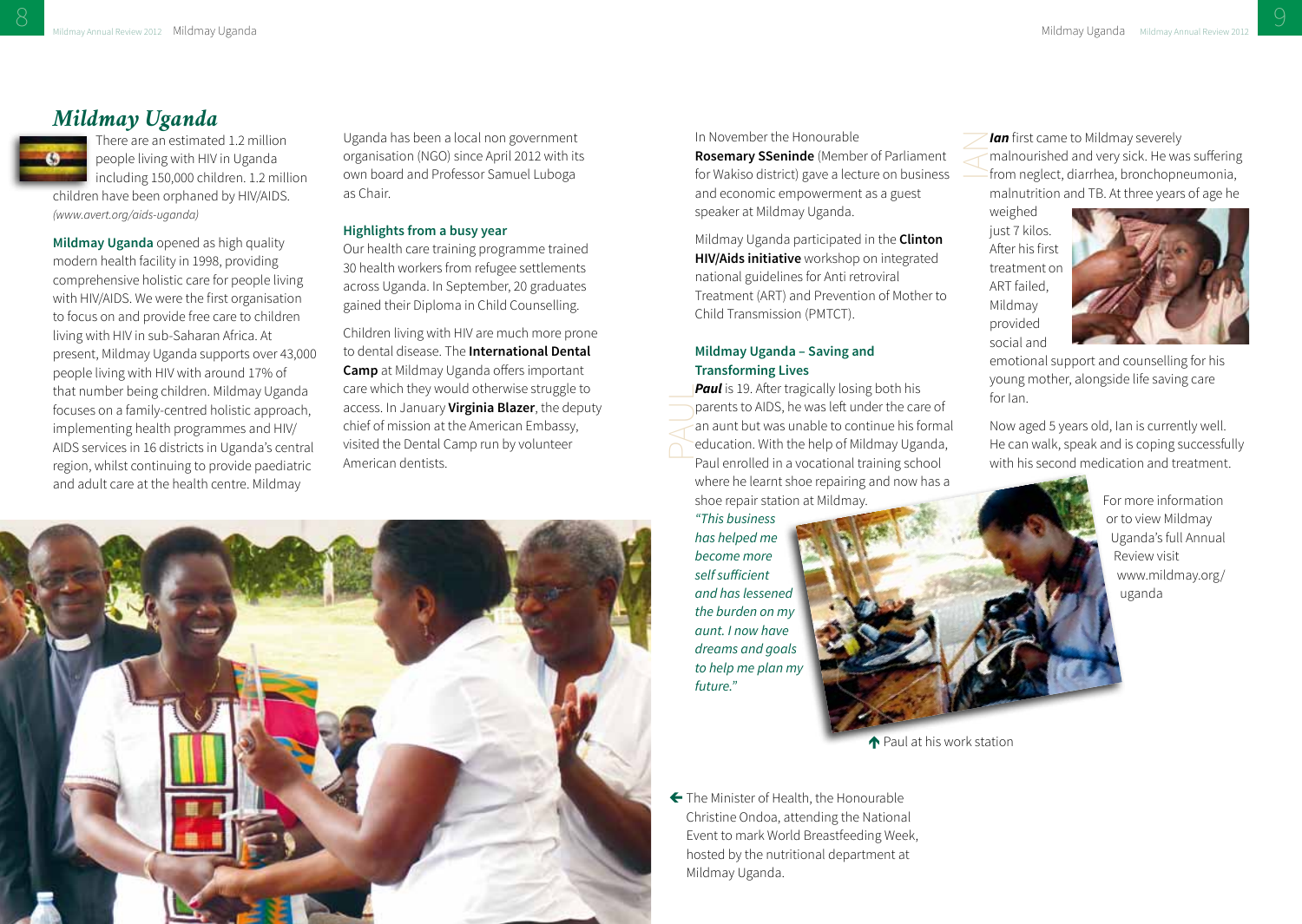## *Mildmay Kenya*



## *Mildmay Tanzania*



At least 1.4 million people are living with HIV on the Tanzanian mainland *(UNAIDS 2009)* 

**Boresha Programme – Empowering people** Boresha takes its name from the Swahili word

for 'make better' and is a programme run by **Mildmay Kenya** and **Mildmay Tanzania**.

Boresha focuses on strengthening home based care and support services for vulnerable groups living with HIV and AIDS. This includes children infected and affected by HIV and AIDS, the fishing community, HIV positive health workers and prisoners.

Many ordinary people have been trained to provide basic healthcare and social support for people living with HIV in their community, enabling those in the remotest regions to receive the care they need.

*Nancy* lost her parents to HIV and now lives with her Aunt. Nancy lights up when she talks about the children's NANCY

> club supporting Children infected or affected by HIV/AIDS. *"We learn, play a lot and eat lunch. We*

*are taught our rights as children and good manners. Through Mildmay Kenya we now have blankets, mosquito nets, school uniform*  and they helped us get our birth certificates."

A valid birth certificate is vital in Kenya because it gives children like Nancy legal recognition and access to the vital services and protections due to them throughout their lives, for example access to schooling.

#### **Bringing Health Care behind Bars**

The United Nations Office on Drugs and Crime stated (1)" Efforts to control the HIV epidemic *in Africa that ignore the prison population are probably doomed to failure."* Mildmay's Boresha program aims to improve healthcare,



information and education, encourage testing, and break down stigma, fear and discrimination within the prison population. Groups have been set up which encourage and

support disclosure and work towards preventing transmission. Empowering prisoners enables them once trained, to take their skills back into their communities when they are released. Many continue on to become health care workers and valued members of their society.

*(1. http://www.unodc.org/documents/hiv-aids/Africa)*

*Thomas* is a member of the support group at Homabay Prison and has been living with HIV for 10 years. Learning about the importance of adherence and healthcare has changed his life. *"I have received training in Cell and Home*  Based care, financial management and *public speaking skills. These have impacted greatly in my life… I have become a good*  ambassador, uniting prison staff and inmates who are infected or affected by HIV and AIDS". THOMAS

#### **Supporting Health Workers**

Boresha supports health workers living with HIV enabling them to remain productive and role models of care.

*Karen* is a nurse working at Kenyatta National Hospital. She discovered she had HIV after the birth of her baby.

*"When I was found to be HIV-positive I felt the need for emotional support and started a*  support group. At first, members' attendance

*to meetings was irregular, but I never gave up. I asked the hospital management to relocate me to the Comprehensive Care Centre section where I now support those who are HIV- positive".* 

If health workers like Karen can be supported and empowered to cope with their own HIV diagnosis, they can go on to be advocates for themselves and other patients.

#### **Training and Degrees**

Mildmay Kenya and Mildmay Tanzania run training and educational programmes that result in many health professionals graduating with degrees from Manchester University in HIV Health Care and Management. Health providers trained by Mildmay reach out to thousands of people living with HIV providing education, care and prevention.

**Mildmay Kenya** saw 40 health professionals graduate with degrees, trained 120 Ministry of Health Workers in Paediatric HIV and AIDS care and treatment and promoted children's club activities to relevant Ministries.

**Mildmay Tanzania** saw 22 health workers graduate with degrees and three senior health workers awarded Science Degrees.

#### **Input in National Health Care Review**

Mildmay Kenya was part of the curriculum review team gearing up for impending changes in the National Health Sector structure for 2013.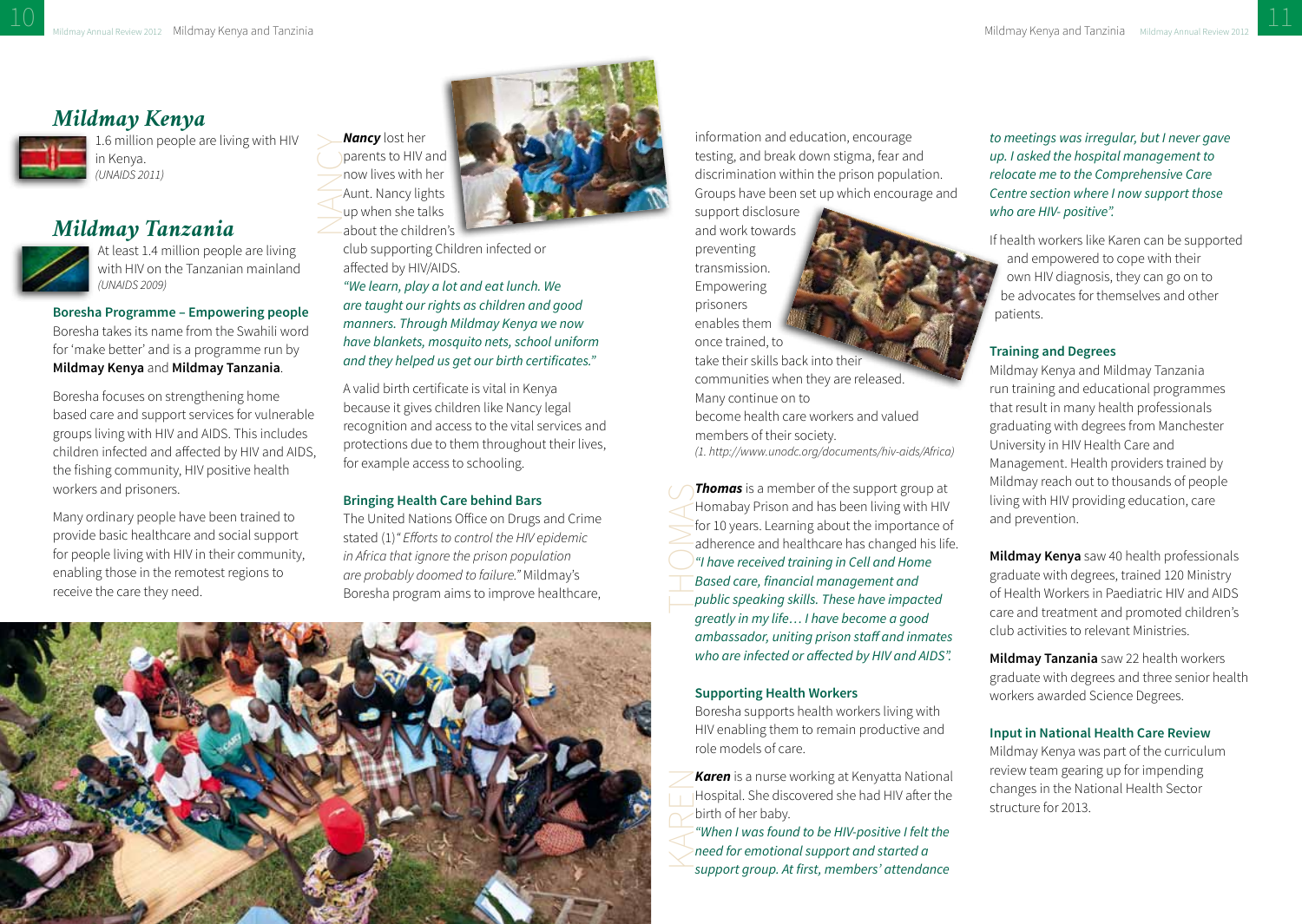### *Mildmay Zimbabwe*



In Zimbabwe around 1.2 million people are living with HIV, and approximately 1 million are children orphaned because of HIV/AIDS *(www.unaids.org 2011)* 

**Supporting vulnerable children** 

#### Mildmay Zimbabwe's three year programme aims to improve the quality of life for children living with HIV, including orphaned and vulnerable children affected by the epidemic, by building and strengthening community support and care. By the end of the programme 50,000 people will have been reached directly and indirectly through Mildmay's work.

*(PWC audit prediction 2012)*

Mildmay Zimbabwe supports health clubs in 40 schools in the poorest region, which provide information and education on HIV care. We also provide and distribute care packages to some of the very poorest children, ensuring there is enough food in the household so the children are able to take their medication and attend school.

15 year old *Sophia* is one of the 3000 orphaned or vulnerable girls that Mildmay works with. Her parents died when she was ten leaving Sophia and her brothers to be cared for by their Grandmother. SOPHIA

*"When I started my period I used empty maize cobs, dried cow dung or newspaper. It was very embarrassing. I began missing school*  for five or six days each month and fell behind *with my class work. Mildmay provided me with sanitary pads, and showed me how to use and discard them properly. This has made such a*  difference to my life. I feel more confident, I

don't worry about being laughed at or about *getting an infection, and I am not missing school."*

#### **Influencing Policy**

Mildmay Zimbabwe has worked to influence 16 national level policy makers, and 20 community leaders to understand the needs of vulnerable children affected by HIV/AIDS in their community.

#### **Training transforms Lives**

We have also trained 100 Village Health Workers and 36 School Health Masters in Paediatric Home Based Care, and Monitoring in Medication and Adherence.



*Hats for village health workers, giving a shared sense of identity & making them immediately recognisable.*



*Nutrition garden started by the school health club children in Gwanda.* 



### *Mildmay Rwanda*

Rwanda has an estimated 170,000 people living with HIV and approximately 130,000 children

orphaned by AIDS. *(hiv-stats.realclearworld.com/l/36/Rwanda)*

In 1994 Rwanda experienced the worst genocide in modern history which had a major impact on HIV rates. Rape was used arbitrarily by warring factions leading to prevalence of HIV rates among women being considerably higher than amongst men.

Rwanda has a seen significant improvement in the prevention of mother to child HIV transmission in recent years, while there is now excellent access to antiretroviral drugs. However there are still many orphans and vulnerable children in need of support.

#### **Specialist Care for Children**

Mildmay Rwanda runs the only specialist paediatric HIV unit in the country, within the state hospital in Kibagabaga. Our staff share their knowledge and expertise at other health centres through training, enabling further paediatric work to be set up. Staff also train community health workers and home-based care providers, teach classes in nutrition and run income generation activities. Weekly children's clubs are also held at Kibagabaga.

#### **A catalyst for change**

Mildmay's programme in Rwanda is due to come to an end in 2013 but will leave a powerful legacy. Mildmay has been a catalyst for change over the last few years, working with the government on health policy, especially palliative care. 2011 saw the launch of the first ever national palliative care policy

in Rwanda, with Mildmay playing a major role in producing the country's roll out programme for palliative care services across all regions.

The new policy states that by 2020 all Rwandans living with an incurable illness will have access to high quality, affordable palliative care. Palliative care is largely unavailable in developing countries, so this was a major achievement for Mildmay's local team.

#### **Sharing knowledge and skills by training others to train**

Mildmay Rwanda, in collaboration with the Ministry of Health has extended Mildmay's healthcare model using a 'cascade approach' i.e. passing on knowledge, skills and information by training health care workers to train others who in turn themselves become the trainers, and so knowledge and care is passed on.

Mildmay Rwanda has trained a total of 2,908 people in palliative care and provided care directly to 11,625 people (adults and children) living with HIV.

*Judith* is 14 years old. At the age of five she went to live with her elderly grandparents after her mother died of AIDS.

*"Through Mildmay we have had the support of a health worker who has helped educate my family, this has reduced the stigma which*  was making my life so difficult. I have learned *to knit and can sell what I make. One day I*  plan to support other children affected by HIV/AIDS, especially those with no parents. *I understand how it feels to long to be loved and cared for without discrimination."*  JUDITH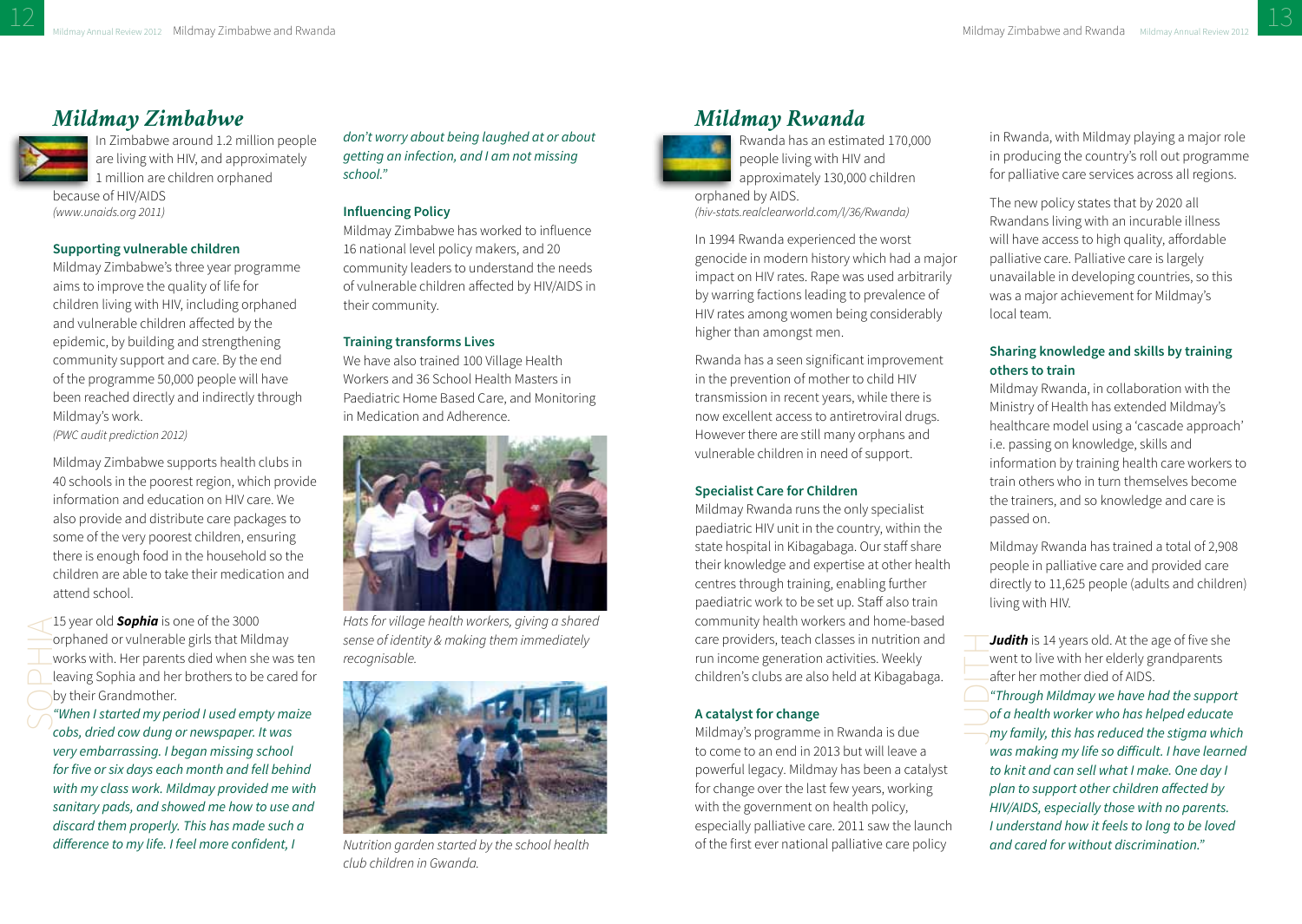## *Fundraising*

The new UK fundraising team started at Mildmay in October 2012 and have been working on creating a new Fundraising and Communications plan for 2013 as well as some key events to mark Mildmay UK's 25th year. The team's main focus is to raise funds to equip the new UK hospital and meet final costs for the build.

#### **Marking a Milestone**

In November, guests joined staff, volunteers, Trustees and Patrons for the Foundation Stone Ceremony for the new UK hospital. Canon Roger Royle, Anglican Priest and broadcaster, and Patron of Mildmay gave the blessing : "I've always thought of Mildmay as a positive statement of Christian love and healing. It's *wonderful that this work is continuing in such an exciting new way"* 

**World AIDS Day** (WAD) was a great success and raised a grand total of £7,000. We could not have raised this without the great support of all our volunteers, including a brilliant team from Viiv Healthcare who joined us for their 'Charity Give Back Day'.



Staff from Viiv Healthcare with collecting *buckets on WAD 2012*

As well raising funds, WAD is our opportunity to raise awareness of HIV, Mildmay's work, fight stigma and to remember those people we have lost to HIV/AIDS.

We also had great support from bars and clubs around Soho in particular The Admiral Duncan and The Duke of Wellington who raised £697.00 and XXL Club who raised £2,558.55

#### **Fundraising at Christmas**

Volunteers and members of Singspiration, St Albans and London Choirs joined us for Carol singing at Trafalgar square. This truly festive occasion was made complete when the watching crowd called for an encore. A night to remember that raised over £500 from collections.

#### **Church support**

In 2012 the Director of Mildmay, Dr Ross White, made a historical visit to where our work began at St Jude's and St Paul's Church, Mildmay Park and talked about Mildmay's work today.

We aim to increase our Church talks and support. If you are part of a church or community group who would like Mildmay to visit and talk about our work, or would like a copy of our Prayer News, please do get in touch.

#### **Trusts and Foundations**

During 2012, 46 trusts and foundations gave grants to Mildmay's work totalling £307,734. Many of these donations are for specific areas of work in the UK and Africa – capital or revenue funding. We are very grateful to the trustees of all these organisations for their invaluable support of our work.

Fundraising are looking forward to a busy and productive year in 2013. We hope you will want to join in supporting our work – transforming the lives of people living with HIV.

### *Support us / Volunteering* **Fun ways to Fundraise for Mildmay** –

whether it be a bake sale at work, a coffee morning, sponsored event or charity night, every penny raised will help us with our vital work. Get in touch and we'll send you a fundraising pack filled with lots of ideas to inspire you and help to get you started.

#### **Enjoying making a difference**

*"I really wanted to fundraise for Mildmay to*  mark World AIDS Day. It's a local charity and *I know they do some great work. I helped*  organise a charity bake off day at school. *I was so proud when I won and all the money raised went to my chosen charity-Mildmay. They were so grateful and I realised that I could combine having a brilliant day with supporting this really important cause."*  Alice Reeves.

**Volunteering** is a fantastic way to gain new experiences, meet new people and support us. From helping at the hospital to shaking a bucket, supporting an event, or with admin and fundraising. Whether it's regular support or for an annual event like World AIDS Day, we'd love to hear from you. Your time is a precious and invaluable gift.

*"I have been volunteering at Mildmay since 2010 and I have found my time at Mildmay not only inspiring but has increased my interest*  in their field of work. Mildmay offers a warm *and encouraging environment to work in that adds to my desire to be committed to this Charity and the work that they do. To know*  that Mildmay is making a proven difference in *patients lives makes me want to be a part of this vital work."* 

Sara Okumu

Get in touch to find out more about volunteering at Mildmay

#### **Legacies – Leave a lasting gift to Mildmay and transform a life**

Leaving Mildmay a gift in your Will is a way to make a lasting contribution and support our work into the future.

**Regular Giving** allows us to plan ahead with confidence. Your regular gift will ensure we are here for those who need us, and can continue to provide and develop our unique services and care into the future.

#### **Corporate Support**

Could your company play an important role in our work whilst meeting your corporate social responsibility needs? We can create a bespoke programme working with you and your team to meet your objectives. Your support will help us to transform the lives of people living with HIV in the UK and Africa.

#### **Contact:**

Contact us to find out more or to receive regular updates about our work and news about upcoming events.

Contact Kerry Reeves Kneip Head of Fundraising and Communications. info@mildmay.org Tel: 0207 613 6311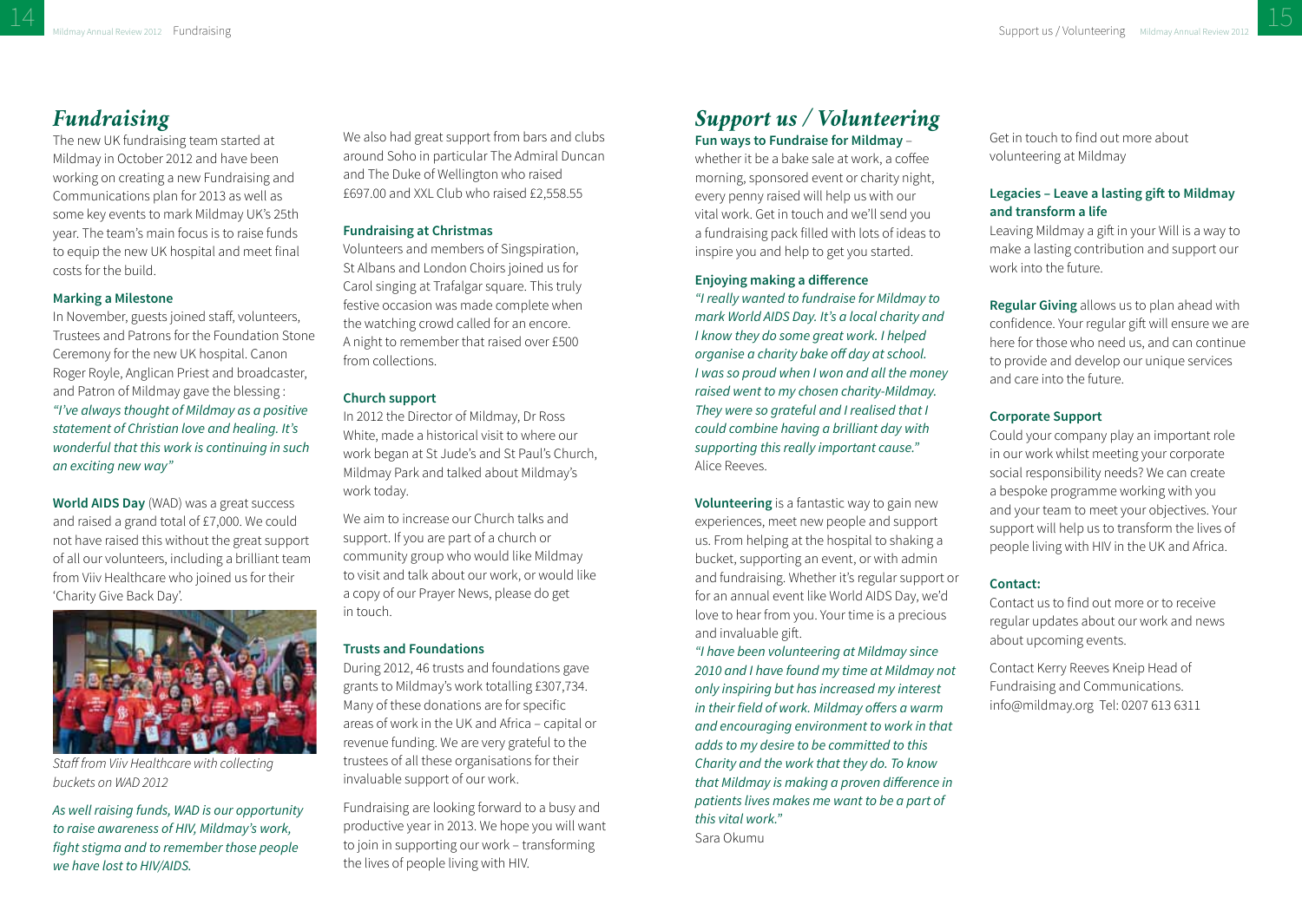### *Accounts*

*Financial governance has always been a key priority at Mildmay and with the funding challenges faced in 2012, we have implemented radical reorganisation across the charity. This has resulted in reductions being made in non programmatic expenditure, and the movement of some of our support activities closer to our programmes.*  We continue to strive to be efficient and *forward looking. We achieve value for money across our programmes, promote best practice and share our knowledge and*  experiences. Due to this reorganisation our *forecast is for a surplus for 2013 and beyond.*

| Income                 | 2011 | 2012  |
|------------------------|------|-------|
| UK statutory income    | 2356 | 1,828 |
| International funding  | 5273 | 6,768 |
| Donations and legacies | 1107 | 1,168 |
| Fees and charges       | 858  | 77    |
| Investment income      | 9    | 10    |
| Other income           | 164  | 574   |
| <b>Total</b>           | 9767 |       |

#### **Expenditure**

| <b>Deficit</b>            | 898   | 71     |
|---------------------------|-------|--------|
| <b>Total</b>              | 10665 | 10,496 |
| publicity costs           |       |        |
| Business, fundraising and | 321   | 244    |
| Governance                | 194   | 155    |
| training                  |       |        |
| International healthcare/ | 7424  | 8,134  |
| UK day services           | 815   | 352    |
| UK residential services   | 1911  | 1,611  |
|                           |       |        |

*Shown in thousands GBP*

**Income 2012**



#### **Expenditure 2012**



# *Board of Trustees*

#### **Board of Trustees**

**Chair:** The Very Revd John Richardson Adrian Mezetti David Race Dr Rosalind Furlong The Revd Prebendary Ronald Swan Winnie Sseruma David Howells Eunice Kasirye

**President:** Margaret Sentamu **Treasurer:** Philip Winter

#### **Patrons**

Dame Judi Dench The Reverend Joel Edwards Anthony Furlong Reverend Stephen Gaukroger Martyn Lewis Marguerite Littman Baroness Masham Lord McColl Humphrey Norrington Sir Cliff Richard Lyn Rothman Canon Roger Royle Joan Rwabyomere

**Chief Executive:** Dr Ross White

## *Our thanks*

To our wealth of fantastic supporters who have helped and supported us with donations, collections and with a variety of ways to raise funds on our behalf.

#### **Our thanks also go to the following trusts for their generous support in 2012:** Barnabas Trust

Criffel Charitable Trust

Davis-Rubens Charitable Trust EE & DM Griffiths Trust Emmaus Christian Fund Ernest Hecht Charitable Foundation Friends of Mildmay GM Morrison Charitable Trust Joseph Strong Frazer Trust MAC Cosmetics (AIDS FUND) Mickworth Charitable Trust Mildmay Trust Ltd Millfield Trust Mobarak Ali Charitable Trust Ofenheim Charitable Trust Sir John Sumner's Trust The Alexis Trust The Ann Byrne Trust The Ardbarron Trust Ltd: The Cumberland Trust The David Lister Charitable Trust The Debar Fund The Farthing Trust The Forest Hill Charitable Trust The Four Winds Trust The Fulmer Charitable Trust; The Garfield Weston Foundation The Gibbs Charitable Trusts The Graham and Mary Stacy Trust The Hospital Saturday Fund Charitable Trust The Ione Vassiliou Charitable Trust The Jeannine Vassiliou Charitable Trust The Mackintosh Foundation The Maurice and Hilda Laing Charitable Trust The Nicka T Vassiliou Charitable Trust The Norben Charity The Pennycress Trust The Podde Trust The Rowan Charitable Trust The S Norton 1988 Trust The SMB Charitable Trust The Thornton Trust The Torrs Charitable Trust The Whitecourt Charitable Trust Veta Bailey Charitable Trust Wandsworth Oasis Trading Co Ltd Wolfson Foundation.

Our thanks to Worksong for their design work on this year's Annual Review www.worksong.co.uk

*For our audited accounts 2011/2012 please visit the Charity Commission website – Charity Number 292058*